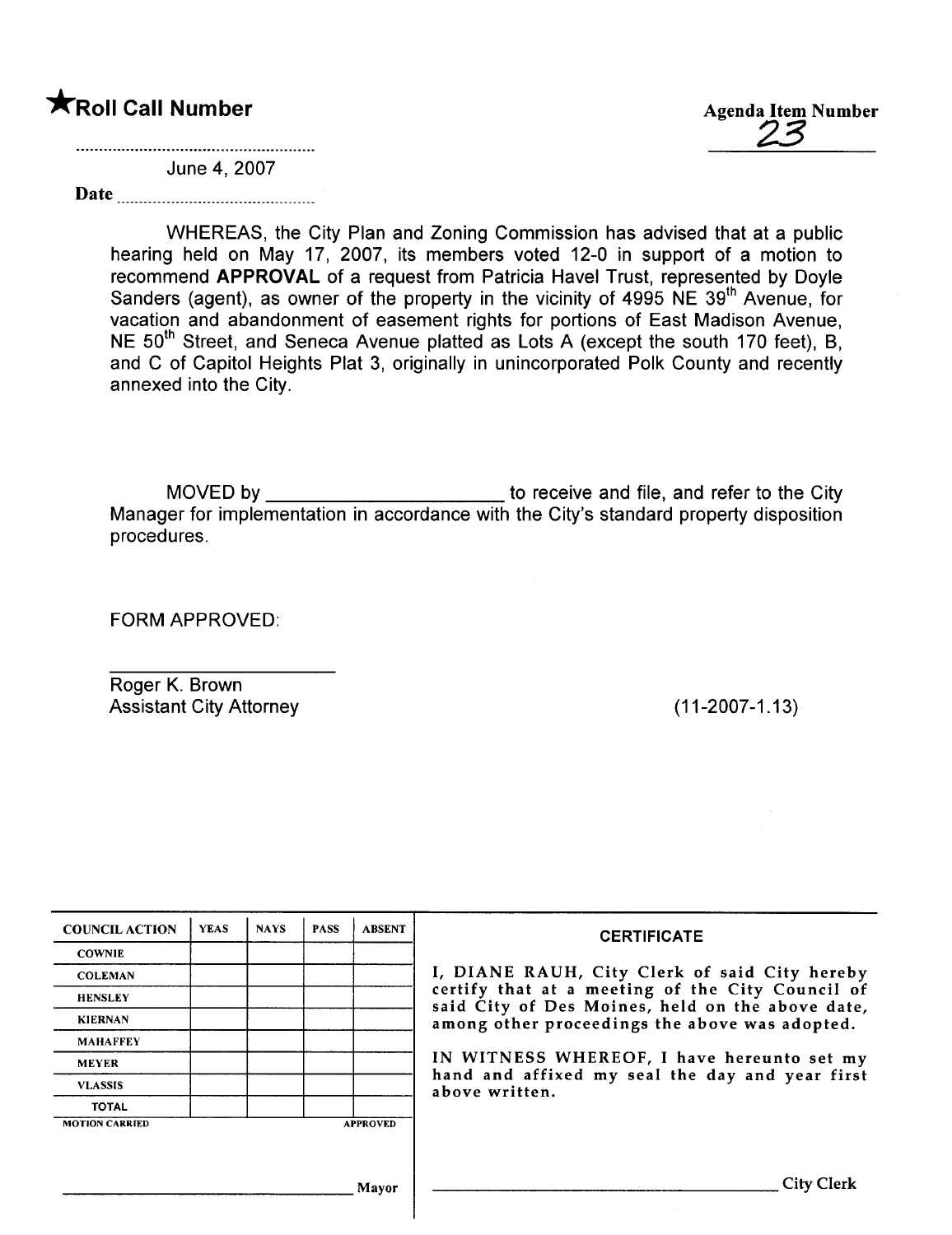| $\boldsymbol{\mathsf{Date}}$ $-$ |  |
|----------------------------------|--|
|                                  |  |
| Agenda Item                      |  |
|                                  |  |

Roll Call #

June 4, 2007

Honorable Mayor and City Council City of Des Moines, Iowa

Members:

Communication from the City Plan and Zoning Commission advising that at their meeting held May 17, 2007, the following action was taken:

# COMMISSION RECOMMENDATION:

After public hearing, the members voted 13-0 as follows:

| <b>Commission Action:</b> | Yes | <b>Nays</b> | Pass | Absent |
|---------------------------|-----|-------------|------|--------|
| David Cupp                | Χ   |             |      |        |
| <b>Shirley Daniels</b>    |     |             |      | Χ      |
| Dann Flaherty             | Χ   |             |      |        |
| <b>Bruce Heilman</b>      | Χ   |             |      |        |
| Jeffrey Johannsen         | Χ   |             |      |        |
| Greg Jones                | X   |             |      |        |
| <b>Frances Koontz</b>     |     |             |      | х      |
| Kaye Lozier               | X   |             |      |        |
| <b>Jim Martin</b>         | Χ   |             |      |        |
| <b>Brian Millard</b>      | X   |             |      |        |
| <b>Brook Rosenberg</b>    | Χ   |             |      |        |
| <b>Mike Simonson</b>      | Χ   |             |      |        |
| <b>Kent Sovern</b>        | Χ   |             |      |        |
| Tim Urban                 | Χ   |             |      |        |
| Marc Wallace              | Χ   |             |      |        |

APPROVAL of a request from Patricia Havel Trust (owner) 4995 NE 39<sup>th</sup> Avenue represented by Doyle Sanders (agent) for vacation and abandonment of easement rights for portions of East Madison Avenue, NE 50<sup>th</sup> Street, and Seneca Avenue platted as Lots A (except the south 170 feet), B, and C of Capitol Heights Plat 3 in Polk County. (11-2007-1.13)

Written Responses o In Favor o In Opposition

## STAFF RECOMMENDATION AND BASIS FOR APPROVAL

Staff recommends approval of the requested vacation and abandonment.

STAFF REPORT

i. GENERAL INFORMATION



ARMORY BUILDING 602 ROBERT D. RAY DRIVE DES MOINES, IOWA 50309 -1881 (515) 283-4182

> ALL-AMERICA CITY 1949,1976,1981 2003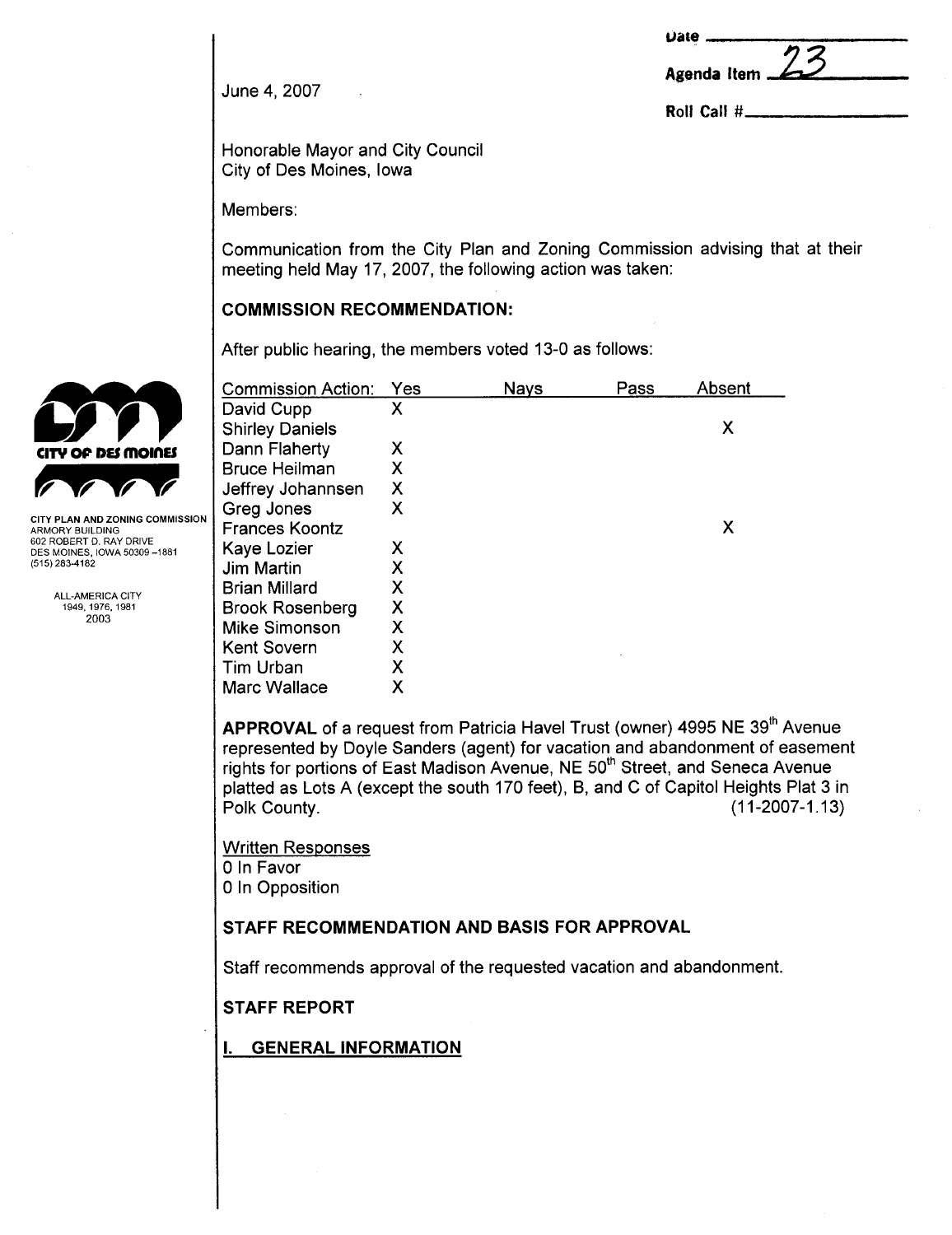- 1. Purpose of Request: The subject easements were platted county roads that were never developed, Staff believes they were vacated by the County, however no record can be found to verify this took place. The applicant is in the process of selling the site to a developer. The requested vacation and abandonment will allow the applicant to sell the site with a clear title.
- 2. Existing Zoning (site): "A-1" Agricultural District.
- 3. Existing Land Use (site): Agricultural production.
- 4. Adjacent Land Use and Zoning:
	- North Light Business District and Suburban District (Polk County designations); Uses include vacant land and a light industrial business park.
	- South Brook Run "PUD" and Suburban District (Polk County designation); Uses include single-family residential and townhomes.
	- **East**  $-$  Light Business District and Suburban District (Polk County designation); Use is undeveloped land and the Hwy 65 Bypass.
	- West Suburban District (Polk County designation); Use is the single-family Capital Heights county subdivision.
- 5. General Neighborhood/Area Land Uses: The subject easements are located in the northeast portion of the City in an area that contains a mix of urban and rural residential development, agricultural land and commercial uses.
- 6. Relevant Zoning History: In 2006 the applicant requested the site be rezoned to the "Brook Run North PUD" allowing the construction of a mixed density residential development. The applicant withdrew this request from consideration.
- 7. 2020 Community Character Land Use Plan Designation: The subject site is not designated on the Future Land Use Plan.
- 8. Applicable Regulations: The Commission reviews all proposals to vacate land dedicated for a specific public purpose, such as for streets and parks, to determine whether the land is still needed for such purpose or may be released (vacated) for other use. The recommendation of the Commission is forwarded to the City CounciL.

## II. ADDITIONAL APPLICABLE INFORMATION

- 1. Utilities: No existing utilities were identified by any of the notified authorities.
- 2. Street System: The proposed vacation will have no impact on the existing street system. The dedication of streets that provided appropriate connectivity will be required during the development process.

#### SUMMARY OF DISCUSSION

There was no one in the audience to speak on this item.

David Cupp: Moved for approval of the requested vacation and abandonment.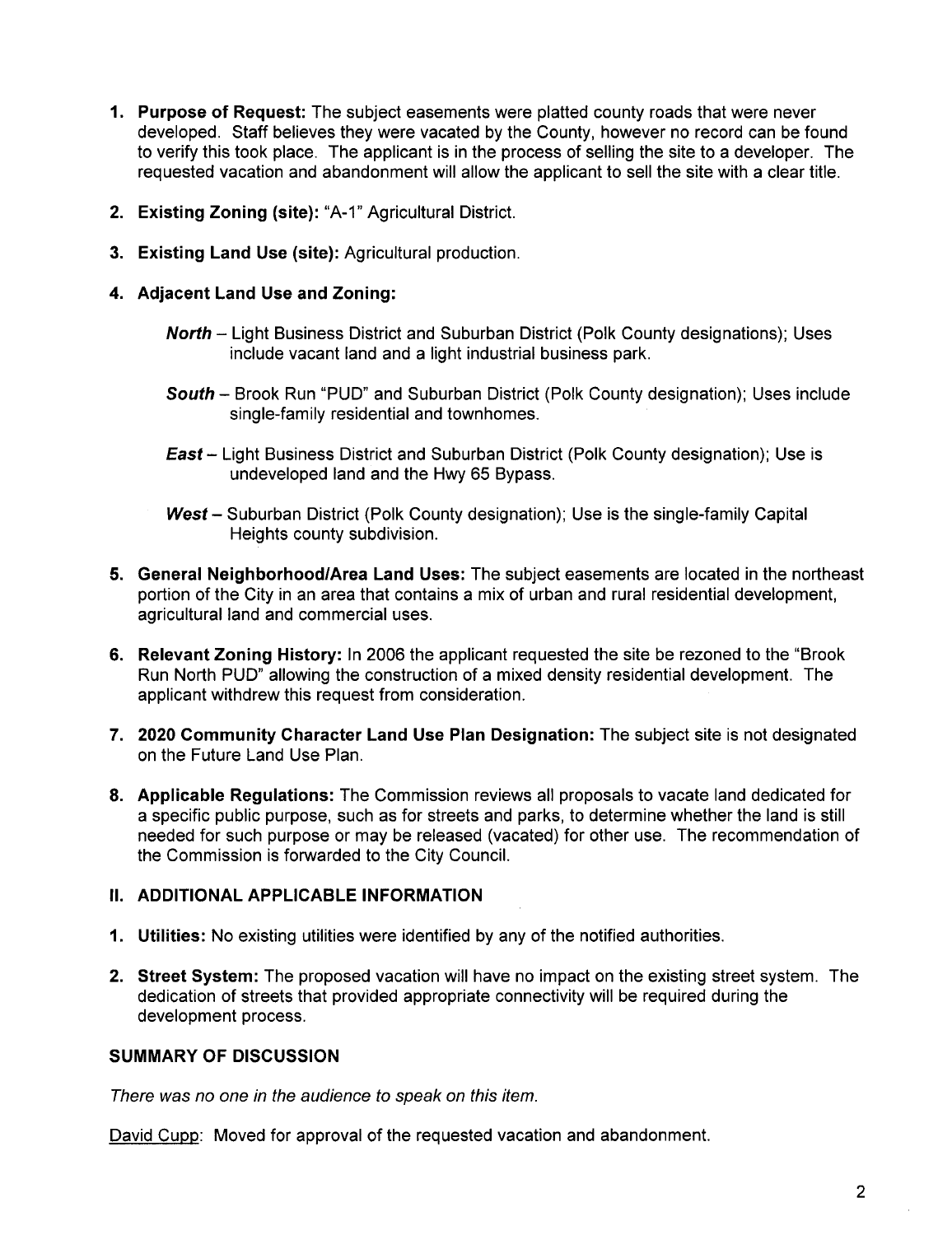Motion passed 12-0.

Respectfully submitted,

Michael Ludwig, <del>X</del>ICP Planning Administrator

 $\bar{\beta}$ 

MGL:dfa

Attachment

 $\overline{a}$